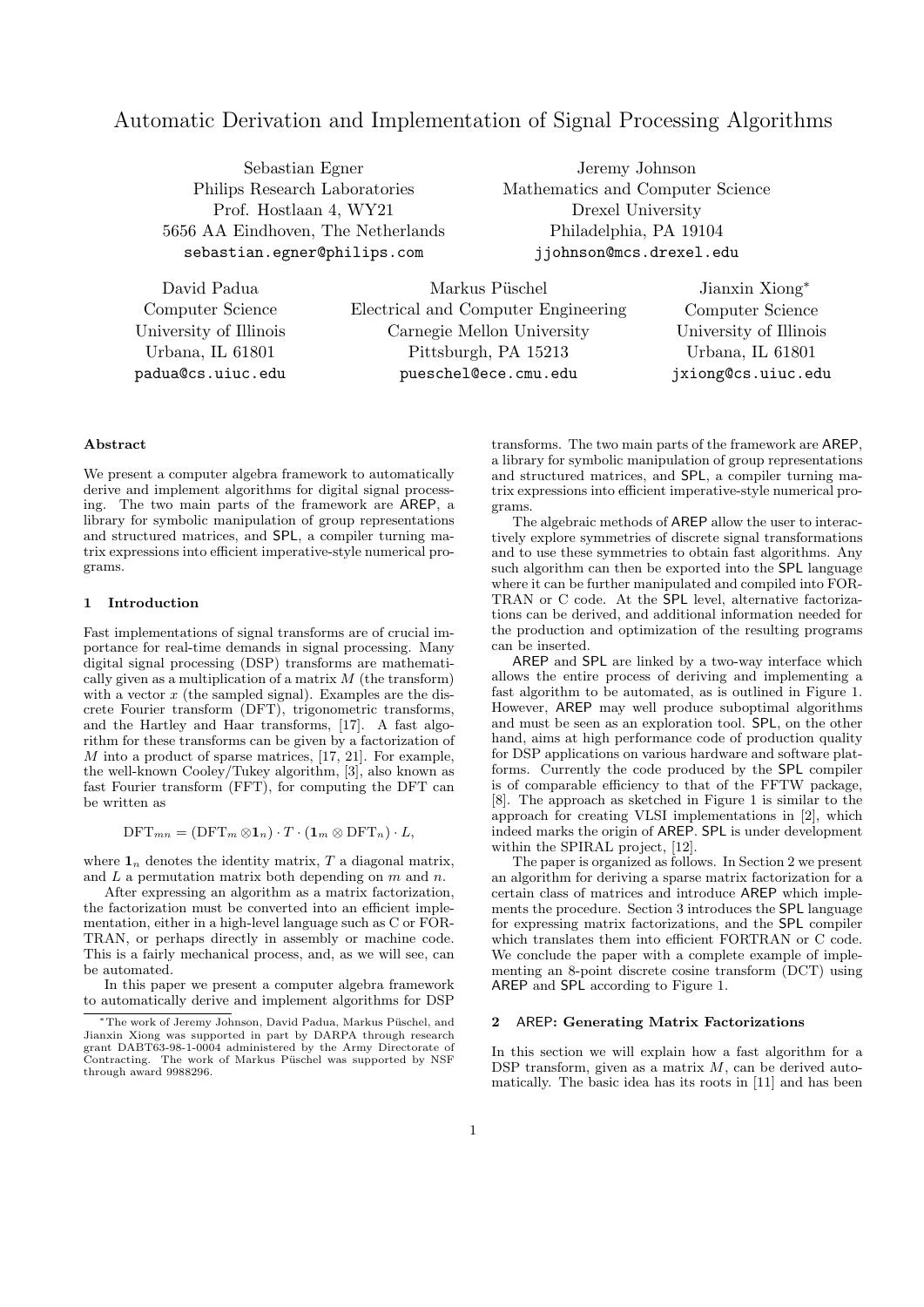

Figure 1: Automatic Generation of Algorithm and Implementation of a DSP transform

further developed in [4, 7, 5, 13, 15]. The approach essentially consists of two steps. In the first step, the "symmetry" of  $\overline{M}$  is computed. The "symmetry" is a pair of group representations representing a certain invariance property of  $\overline{M}$ (cf. Section 2.2). In the second step, the group representations are decomposed stepwise. This gives rise to factorized decomposition matrices and determines a factorization of M (cf. Section 2.3). The factorization represents a fast algorithm for computing the transform  $M$ . Intuitively speaking, the "symmetry" captures a large part of the redundancy contained in  $\tilde{M}$ , and the decomposition of the representations turns the redundancy into a fast algorithm.

For the convenience of the reader we will first introduce the mathematical notation we are going to use. In Section 2.2 we will define the term "symmetry" of a matrix, and in Section 2.3 we explain how to use it to derive a matrix factorization. In Section 2.4 we give a brief overview on the GAP share package AREP, [6], which contains an implementation of the factorization procedure. We conclude this section with some examples.

### 2.1 Mathematical Background

In this section we present the basic notation of representations and structured matrices we are going to use. For further information on representation theory we refer the reader to standard books such as [19].

Representations A (complex) representation of a group  $G$  is a homomorphism

$$
\phi: G \to GL_n(\mathbb{C})
$$

of G into the group  $GL_n(\mathbb{C})$  of invertible  $(n \times n)$ -matrices over the complex numbers  $\mathbb{C}$ . The *degree* of  $\phi$  is *n*. If  $A \in GL_n(\mathbb{C})$ , then  $\phi^A : g \mapsto A^{-1} \cdot \phi(g) \cdot A$  is the conjugate of  $\phi$  by A. If  $\phi$  and  $\psi$  are representations of G, then the representation  $\phi \oplus \psi : g \mapsto \phi(g) \oplus \psi(g) = \begin{bmatrix} \phi(g) & 0 \\ 0 & \psi(g) \end{bmatrix}$ is called the *direct sum* of  $\phi$  and  $\psi$ . The direct sum of n representations  $\phi_1, \ldots, \phi_n$  is defined analogously. The representation  $\phi$  is *irreducible*, if it cannot be conjugated to be a direct sum. Every representation  $\phi$  (over C) can be decomposed into a direct sum of irreducible representations by conjugation with a suitable matrix A (Maschke's Theorem). The matrix A is not uniquely determined and is called a decomposition matrix for  $\phi$ . A representation  $\phi$  is called a permutation representation, if all images  $\phi(g)$  are permutation matrices, and  $\phi$  is called a *monomial* representation, if all images  $\phi(g)$  are monomial matrices. A monomial matrix has exactly one non-zero entry in every row and column and is hence a generalization of a permutation matrix.

Matrices We use the following notation to represent matrices.  $[\sigma, n] = [\delta_{i \sigma_j} \mid i, j = 1 \dots n]$  is the  $(n \times n)$ permutation matrix corresponding to the permutation  $\sigma$ .

 $\mathbf{1}_n$  denotes the identity matrix of size n, diag(L) denotes a diagonal matrix with the list L on the diagonal,  $[\sigma, L]$  is the monomial matrix  $[\sigma, \text{length}(L)] \cdot \text{diag}(L)$ ,  $\oplus$ ,  $\otimes$  denotes the direct sum and the Kronecker (or tensor) product of matrices, respectively, and  $R_{\alpha} = \begin{bmatrix} \cos(\alpha) & \sin(\alpha) \\ -\sin(\alpha) & \cos(\alpha) \end{bmatrix}$  is the rotation matrix for angle  $\alpha$ .

$$
\text{DFT}_n = [\omega_n^{k\ell} \mid k,\ell = 0 \ldots n-1],
$$

where  $\omega_n = e^{2\pi i/n}$ , denotes the discrete Fourier transform of size  $n$ . The following example states the interpretation of the DFT in terms of representation theory.

**Example 1** It is a known fact that  $\text{DFT}_n$  maps the cyclic shift in the time-domain into a phase change in the frequency domain. In our notation,

$$
[(1,2,\ldots,n),n] \cdot \text{DFT}_n = \text{DFT}_n \cdot \text{diag}(1,\omega_n,\ldots,\omega_n^{n-1}).
$$

In terms of representation theory,  $DFT_n$  decomposes the permutation representation  $\phi: x \mapsto [(1, 2, \ldots, n), n]$  of the cyclic group  $G = Z_n = \langle x | x^n = 1 \rangle$  into the direct sum  $\phi^{\text{DFT}_{n}} = \rho_1 \oplus \ldots \oplus \rho_n$ , where the irreducible representations are given by  $\rho_k: x \mapsto \omega_n^{k-1}, k = 1 \dots n$ .

### 2.2 Symmetry of a Matrix

The notion of symmetry has a two-fold purpose. First, it catches the redundancy contained in the matrix  $M$ ; second, it establishes the connection to representation theory, which enables the application of algebraic methods to factorize M, as sketched in Section 2.3.

We consider an arbitrary rectangular matrix  $M \in \mathbb{C}^{m \times n}$ . A symmetry of M is a pair  $(\phi_1, \phi_2)$  of representations of the same group  $G$  satisfying

$$
\phi_1(g) \cdot M = M \cdot \phi_2(g), \quad \text{for all } g \in G.
$$

We will use a shorthand notation and write  $\phi_1 \stackrel{M}{\longrightarrow} \phi_2$ . We call G a symmetry group of M. With this general definition, however, every matrix has arbitrary many symmetries. If, for example, M is an invertible  $(n \times n)$ -matrix and  $\phi$  is any representation of degree  $n$  of a group  $G$ , then  $M$  has the symmetry  $(\phi, \phi^M)$ . Thus, in order to catch the redundancy contained in  $M$ , we will consider certain "types" of symmetry arising from restrictions on the representations  $\phi_1, \phi_2$ :

- 1. Mon-irred symmetry:  $\phi_1$  is monomial,  $\phi_2$  is a direct sum of irreducible representations.
- 2. Mon-mon symmetry:  $\phi_1$  and  $\phi_2$  are monomial.

In words, the matrix  $M$  has a mon-mon symmetry if there are non-trivial monomial matrices  $L, R$  such that  $L \cdot M =$  $M \cdot R$ . Similarly, the matrix M has a mon-irred symmetry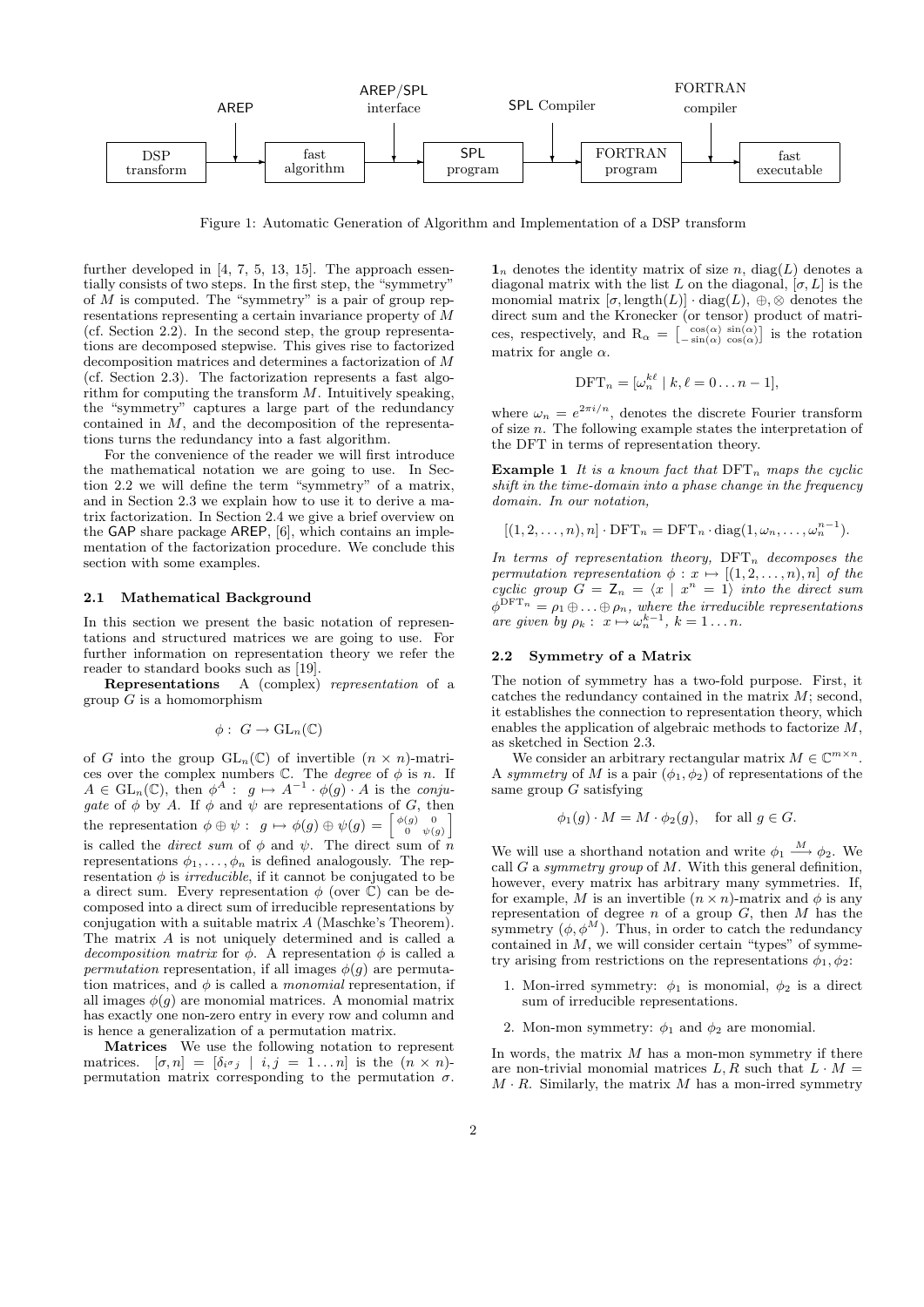

Figure 2: Factorization of M with symmetry  $(\phi_1, \phi_2)$ 

if M is a decomposition matrix for a monomial representation  $\phi$ . The rationale for considering the types of symmetry above will become clear in Section 2.3. Algorithms for finding symmetry are a main topic of [4, 5].

Example 2 Example 1 shows that the  $\text{DFT}_n$  has the symmetry group  $G = \mathsf{Z}_n = \langle x | x^n = 1 \rangle$  with symmetry  $(\phi_1, \phi_2)$ :

$$
\phi_1: x \mapsto [(1, 2, \dots, n), n], \phi_2: x \mapsto diag(1, \omega_n, \dots, \omega_n^{n-1}).
$$

Note, that  $(\phi_1, \phi_2)$  is a mon-irred symmetry as well as a mon-mon symmetry.

### 2.3 Matrix Factorization

Now we explain how to factorize a given matrix  $M$ , which has an arbitrary symmetry  $(\phi_1, \phi_2)$ . First, the representations  $\phi_1, \phi_2$  are decomposed with matrices  $A_1, A_2$ , respectively. This gives rise to two decomposed representations  $\rho_1 = \phi_1^{A_1}, \rho_2 = \phi_2^{A_2}$ . Second, the matrix  $D = A_1^{-1} \cdot M \cdot A_2$  is computed to obtain the commutative diagram in Figure 2.

Altogether, we obtain the factorization

$$
M = A_1 \cdot D \cdot A_2^{-1}.\tag{1}
$$

 $i$ From representation theory we know that D is a sparse matrix but the question of sparsity remains regarding the matrices  $A_1$  and  $A_2$ . The factorization in (1) is useful only if the decomposition matrices  $A_1$  and  $A_2$  can themselves be determined as a product of sparse matrices. This is possible for monomial representations (with certain restrictions on the symmetry group  $G$ ), as has been developed in [13, 14, 15], and justifies the consideration of the two types of symmetry described in Section 2.2:

- 1. Mon-irred symmetry:  $A_1$  is a decomposition matrix of a monomial representation,  $A_2$  is the identity, since  $\phi_2$ is already decomposed.
- 2. Mon-mon symmetry:  $A_1$  and  $A_2$  are decomposition matrices of monomial representations.

The factorizations of  $A_1$  and  $A_2$  arise from a stepwise decomposition of the corresponding representations along a chain of normal subgroups, [14], which will not be further explained here.

The algorithm for factoring a matrix with symmetry thus reads as follows.

Algorithm 1 Given a matrix  $M$  to be factored into a product of sparse matrices.

- 1. Determine a suitable symmetry  $(\phi_1, \phi_2)$  of M.
- 2. Decompose  $\phi_1$  and  $\phi_2$  stepwise, and obtain (factorized) decomposition matrices  $A_1, A_2$ .

3. Compute the sparse matrix  $D = A_1^{-1} \cdot M \cdot A_2$ .

Result:  $M = A_1 \cdot D \cdot A_2^{-1}$  is a factorization of M into a product of sparse matrices. This is a fast algorithm for evaluating the linear transformation  $x \mapsto M \cdot x$ .

Algorithm 1 is implemented within the GAP share package AREP (see Section 2.4).

The following example applies Algorithm 1 to the  $DFT<sub>4</sub>$ .

**Example 3** Let  $M = DFT_4$ . M has the symmetry  $\phi_1$ :  $x \mapsto [(\hat{1}, 2, 3, 4), 4], \phi_2 : x \mapsto \text{diag}(1, \omega_4, \omega_4^2, \omega_4^3)$  (cf. Example 2).  $\phi_2$  is already decomposed, hence  $A_2 = \mathbf{1}_4$ . Decomposing  $\phi_1$  stepwise yields the decomposition matrix

$$
A_1 =
$$
  
(DFT<sub>2</sub>  $\otimes$  1<sub>2</sub>) · diag(1, 1, 1,  $\omega_4$ ) · (1<sub>2</sub>  $\otimes$  DFT<sub>2</sub>) · [(2, 3), 4].

We compute  $D = A_1^{-1} \cdot M \cdot A_2 = \mathbf{1}_4$  and get the Cooley/Tukey factorization  $M = A_1$ .

# 2.4 AREP

The implementation of Algorithm 1 is part of the package AREP, [6], which has been created as part of the thesis research in [4, 13]. AREP is implemented in the language GAP v3.4.4, [9], a computer algebra system for computational group theory, and has been accepted as a GAP share package. The goal of AREP was to create a package for computing with group representations up to equality, not only up to equivalence, as is done when using characters. In this sense, AREP provides the data types and the infrastructure to do efficient symbolic computation with representations and structured matrices which arise from the decomposition of representations. The central objects in this package are the recursive data types ARep and AMat.

An ARep is a GAP record representing a group representation. The record contains a number of fields which uniquely characterize a representation up to equality, e.g. degree, characteristic, and the represented group always have to be present. There are a number of elementary constructors for creating an ARep, e.g. by specifying the images on a set of generators of the group (ARepByImages). Furthermore, there are constructors building a structured ARep from given AReps (e.g. DirectSumARep, InductionARep). The idea is not to immediately evaluate such a construction, but to build an ARep representing it. For example, an ARep representing a direct sum has a field summands containing the list of summands. Conversion to an (unstructured) matrix representation is performed by calling the appropriate function. There are also functions converting an unstructured, e.g. monomial ARep, into a highly structured ARep, e.g. a conjugated induction of a representation of degree 1, which is mathematically identical to the original one. Permutation and monomial representations have been given special attention in the package since they are efficient to store and to compute with and they were the central object of interest.

The data type AMat has been created according to the same principle as ARep, as a GAP record representing a matrix. Again, there are elementary constructors to create an AMat, e.g. AMatPerm takes a permutation, a degree, and a characteristic and builds an AMat which efficiently represents a permutation matrix. Higher level constructors recursively build the product, direct sum, tensor product, etc., of AMats and are not evaluated unless an evaluation function is invoked. Since an AMat is not evaluated and the structure of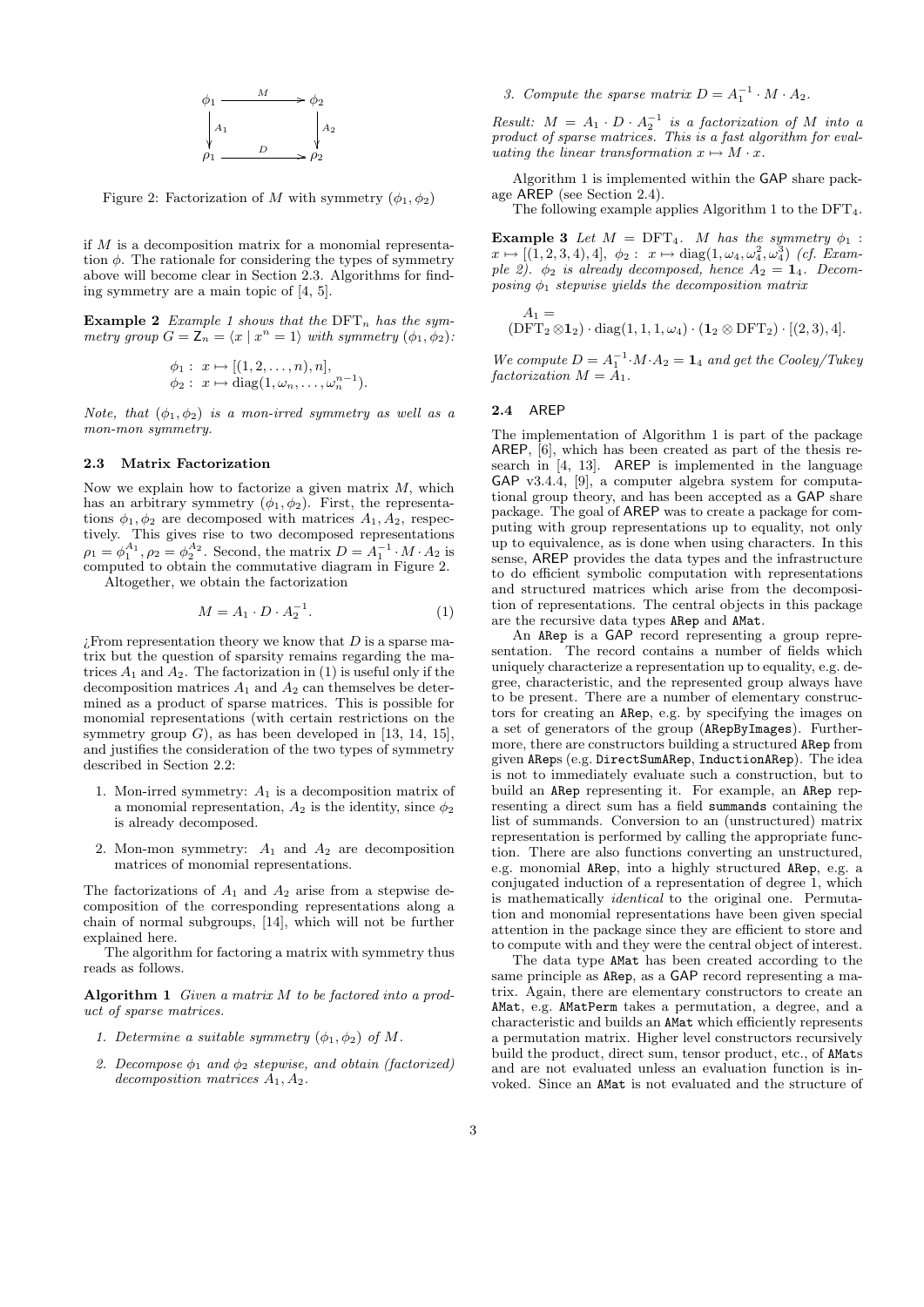the corresponding matrix is maintained it provides an efficient method for storing and manipulating sparse-structured matrices. Matrix functions such as the determinant, trace, and inverse can be evaluated directly on an AMat using wellknown mathematical rules, such as the determinant of the product of matrices is equal to the product of the determinants.

For a description of further capabilities of AREP we refer the reader to the AREP manual and web page, [6].

### 2.5 Examples

In this section we apply Algorithm 1 to a number of signal transforms. The following factorizations have been generated *entirely automatically* using AREP. Even the L<sup>AT</sup>FXexpressions displayed below have been generated. The definitions of the transforms follow [17]. The runtime in all cases was less than 24 seconds CPU time (substantially less time is required for all but the last example) on a Sun Ultra 5 with an UltraSPARC IIi CPU running at 440 MHz, 256 MB RAM, and running SunOS 5.7. The factorizations of the DCT and Hartley transform are due to different monirred symmetries with dihedral symmetry group. For more examples see the website of [6].

DFT: Cooley/Tukey Algorithm 1 finds the Cooley/Tukey factorization of  $DFT_n$  as shown in Example 3 for  $n = 4$ .

**DFT: Rader** The Rader FFT, [16], computes a  $DFT_p$  of prime size  $p$  using two DFTs of size  $p-1$ . The factorization algorithm finds this automatically.

 $DFT_5 = [(4, 5), 5]$  $(1_1 \oplus ((\mathrm{DFT}_2 \otimes 1_2) \cdot \mathrm{diag}(1, 1, 1, \omega_4) \cdot (1_2 \otimes \mathrm{DFT}_2)))$  $[(1,4)(2,5,3), (a, b, c, 1, 1)] \cdot (1_3 \oplus \begin{bmatrix} 1 & 4 \\ 1 & -1 \end{bmatrix}) \cdot [(1,4)(2,3,5),5].$  $(1_1 \oplus \frac{1}{4} \cdot (1_2 \otimes \mathrm{DFT}_2) \cdot \mathrm{diag}(1,1,1,-\omega_4) \cdot (\mathrm{DFT}_2 \otimes 1_2))$  $[(3, 4, 5), 5].$ 

The factorization is due to a mon-mon symmetry with cyclic symmetry group  $Z_4$ . Lines 2 and 4 essentially contain a  $DFT_4$ ,  $a, b, c$  are constants (not given here due to lack of space).

DCT, type II The discrete cosine transform DCT (type II) [unscaled] is defined as the matrix

$$
\mathrm{DCT}_n = \left[ \cos \left( \frac{k(2\ell+1)\pi}{2n} \right) \mid k, \ell = 0 \ldots n-1 \right].
$$

The scaled version of the DCT (type II) multiplies the  $(k, \ell)$ element of the matrix by the scaling factor  $c_k$  where  $c_k =$  $1/\sqrt{2}$  for  $k=0$  and  $c_k=1$  elsewhere. Below is the generated factorization for the unscaled DCT8. A similar factorization can be obtained for the scaled variant.

$$
DCT_8 = \n\begin{array}{l}\n[ (2,5)(4,7)(6,8), 8] \cdot (\mathbf{1}_2 \oplus R_{\frac{3}{8}\pi} \oplus R_{\frac{15}{16}\pi} \oplus R_{\frac{21}{16}\pi}) \cdot \\
[ (2,4,7,3,8), (1,1,1,\sqrt{\frac{1}{2}},1,1,1,1)] \cdot \\
[ (DFT_2 \otimes \mathbf{1}_3) \oplus \mathbf{1}_2) \cdot [(5,6), 8] \cdot \\
[ (1_4 \oplus \frac{1}{\sqrt{2}} \cdot DFT_2 \oplus \mathbf{1}_2) \cdot [(2,3,4,5,8,6,7), 8] \cdot \\
[ (1_2 \otimes ((DFT_2 \oplus \mathbf{1}_2) \cdot [(2,3), 4] \cdot (\mathbf{1}_2 \otimes DFT_2))) \cdot \\
[ (1,8,6,2)(3,4,5,7), 8]\n\end{array}
$$

Hartley transform The discrete Hartley transform  $\text{DHT}_n$  is defined as the matrix

$$
\text{DHT}_n = \left[ \cos \left( \frac{2k \ell \pi}{n} \right) + \sin \left( \frac{2k \ell \pi}{n} \right) \mid k, \ell = 0 \dots n - 1 \right].
$$

The algorithm finds automatically the following factorization for DHT<sub>8</sub>.

$$
DHT_8 = [(1, 8)(2, 4)(3, 6)(5, 7), 8] \cdot
$$
  
( $\mathbf{1}_2 \otimes ((\mathbf{1}_2 \otimes DFT_2) \cdot [(2, 3), 4] \cdot (DFT_2 \oplus \mathbf{1}_2))) \cdot$   
[(2, 7, 6, 8, 5, 4, 3), 8] \cdot  
( $\mathbf{1}_4 \oplus -\frac{1}{\sqrt{2}} \cdot DFT_2 \oplus \mathbf{1}_2) \cdot [(5, 6), 8] \cdot ((DFT_2 \otimes \mathbf{1}_3) \oplus \mathbf{1}_2) \cdot$   
[(2, 5, 3, 6, 4)(7, 8), (1, -1, - $\sqrt{2}$ , - $\sqrt{2}$ ,  $\sqrt{2}$ ,  $\sqrt{2}$ , -1, -1)]  
( $\mathbf{1}_6 \oplus DFT_2) \cdot [(2, 5, 8, 7, 3, 4), 8].$ 

**Haar transform** The Haar transform  $HT_{2^k}$  is defined recursively by:

$$
\mathrm{HT}_2 = \begin{bmatrix} 1 & 1 \\ 1 & -1 \end{bmatrix}, \ \mathrm{HT}_{2^{k+1}} = \begin{bmatrix} \mathrm{HT}_{2^k} & \otimes \begin{bmatrix} 1 & 1 \end{bmatrix} \\ 2^{k/2} \cdot \mathbf{1}_{2^k} & \otimes \begin{bmatrix} 1 & -1 \end{bmatrix} \end{bmatrix},
$$

for  $k \geq 1$ . A fast algorithm for the Haar transform follows directly from the definition. For  $k = 3$  we build the corresponding matrix and input it into the factorization algorithm.

 $HT_8 = \frac{[(1, 8, 6, 4, 2, 7, 5, 3), 8]}{5}$  $(\text{diag}(-\sqrt{2}, \sqrt{2}) \oplus \mathbf{1}_4 \oplus \text{DFT}_2) \cdot [(1, 5, 4, 8, 6, 3, 7, 2), 8]$  $(1_2 \otimes ([(1,2),4] \cdot (DFT_2 \oplus 21_2) \cdot [(2,3),4] \cdot (1_2 \otimes DFT_2))$ .  $[(1, 8, 4, 7)(3, 6, 2, 5), (1, 1, 1, 1, -1, -1, -1, -1)].$ 

The factorization is based on a mon-irred symmetry. The symmetry group has been recognized as an iterated wreath product, [18].

# 3 SPL: Implementing Matrix Factorizations

In Section 2 we have seen that algorithms for signal transforms can be described by matrix factorizations and that it is possible in many situations to automatically derive such factorizations using the AREP library. A matrix factorization produced by AREP in the form of an AMat-object can be converted to an SPL program and compiled by the SPL compiler to produce an efficient numeric program corresponding to the matrix factorization. Moreover, the SPL programming environment includes tools for obtaining alternative matrix factorizations that may lead to improved performance of the resulting numeric code. Performance can be investigated using a GAP interface (other interfaces for MATLAB and Maple have also been developed) that makes it easy to obtain and analyze timings for alternative SPL expressions.

SPL is a domain-specific programming language for expressing and implementing matrix factorizations. It was originally developed to investigate and automate the implementation of FFT algorithms, [1] (there it was called TPL). As such, some of the built-in matrices are biased towards the expression of FFT algorithms, however, it is important to note that SPL is not restricted to the FFT. It contains features that allow the user to introduce notation suitable to any class of matrix expressions.

This section summarizes the SPL language and outlines the features and structure of the SPL compiler and programming environment. A more complete discussion of SPL and the SPL compiler can be found in [22].

### 3.1 SPL Language

An SPL program is essentially a sequence of mathematical formulas built up from a parameterized set of special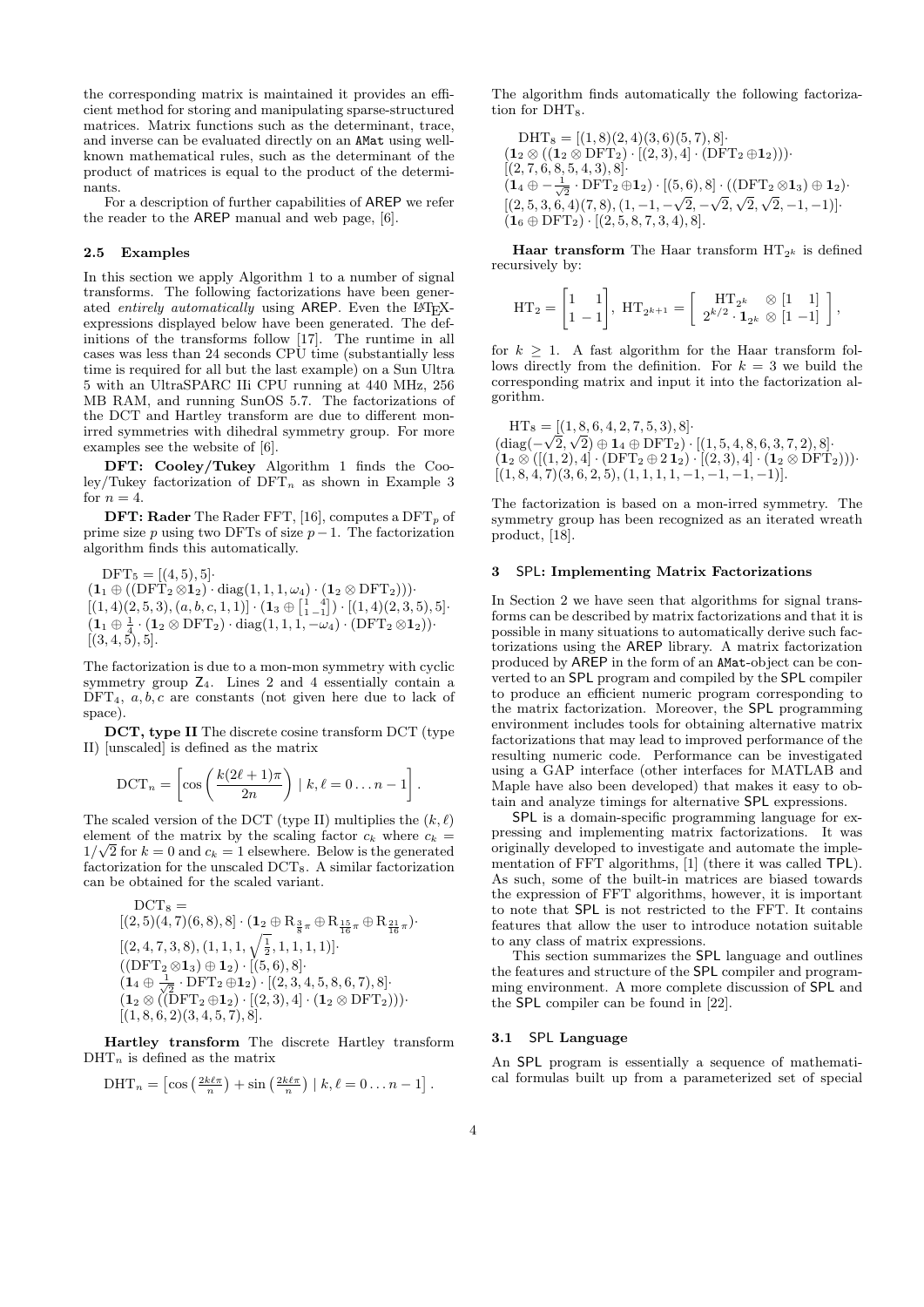matrices and algebraic operators such as matrix composition, direct sum, and the tensor product. The SPL language uses a prefix notation similar to lisp to represent formulas. For example, the expressions (compose A B) and (tensor A B) correspond to the matrix product  $A \cdot B$  and the tensor product  $A \otimes B$  respectively. The language also includes special symbols such as  $(F n)$  and  $(I n)$  to represent the discrete Fourier transform matrix  $F_n$  and the identity matrix  $I_m$  (this notation differs from that used previously). In addition to the built-in symbols the user can assign an SPL formula to a symbol to be used in other expressions. Moreover, new parameterized symbols can be defined so that SPL programs can refer to other sets of parameterized matrices.

For example, the Cooley-Tukey factorization of  $F_4$  from Example 3 is represented by the SPL expression

```
(compose
  (tensor (F 2) (I 2)) (T 4 2)
  (tensor (I 2) (F 2)) (L 4 2)
)
```
The parameterized symbols (T 4 2) and (L 4 2) correspond to a diagonal matrix called the twiddle factor matrix and a permutation matrix called a stride permutation respectively. In general, the expressions (T m\*n n) and (L m\*n n) correspond to matrices  $T_n^{mn}$  and  $L_n^{mn}$  defined by  $T_n^{mn}(e_i^m \otimes e_j^n) = \omega_{mn}^{ij}(e_i^m \otimes e_j^n)$  and  $L_n^{mn}(e_i^m \otimes e_j^n) =$  $(e_j^n \otimes e_i^m)$ , where  $e_i^n$  is the vector with a one in the *i*-th location and zeros elsewhere and  $\omega_{mn}$  is a primitive mn-th root of unity.

The power of SPL for expressing alternative algorithms is illustrated by the following list of formulas corresponding to different variants of the FFT, [10, 20, 21]. Each of the formulas was obtained using the Cooley-Tukey factorization and elementary properties of the tensor product. The symbol  $R_8$  refers to the eight-point bit-reversal permutation.

Apply Cooley/Tukey inductively

$$
F_8 = (F_2 \otimes I_4) T_4^8 (I_2 \otimes F_4) L_2^8
$$

Recursive FFT

$$
F_8 = (F_2 \otimes I_4) T_4^8 (I_2 \otimes ((F_2 \otimes I_2) T_2^4 (I_2 \otimes F_2) L_2^4)) L_2^8
$$

Iterative FFT (Cooley/Tukey)

$$
F_8 = (F_2 \otimes I_4)T_4^8(I_2 \otimes F_2 \otimes I_2)(I_2 \otimes T_2^4)(I_4 \otimes F_2)R_8
$$

Vector FFT (Stockham)

$$
F_8 = (F_2 \otimes I_4) T_4^8 L_2^8 (F_2 \otimes I_4) (T_2^4 \otimes I_2) (L_2^4 \otimes I_2) (F_2 \otimes I_4)
$$

Vector FFT (Korn/Lambiotte)

$$
F_8=(F_2\otimes I_4)T_4^8L_2^8(F_2\otimes I_4)(T_2^4\otimes I_2)L_2^8(F_2\otimes I_4)L_2^8R_8
$$

Parallel FFT (Pease)

$$
F_8 = L_2^8(I_4 \otimes F_2)L_4^8T_4^8L_2^8L_2^8(I_4 \otimes F_2) L_4^8(T_2^4 \otimes I_2)L_2^8L_2^8(I_4 \otimes F_2)R_8
$$

These formulas are easily translated into SPL programs. The following SPL program corresponds to the formula for the iterative FFT on 8 points.

```
(define R8 (permutation (1 5 3 7 2 6 4 8)))
(compose
  (tensor (F 2) (I 4)) (T 8 4)
  (tensor (I 2) (F 2) (I 2)) (tensor (I 2) (T 4 2))
  (tensor (I 4) (F 2))
 R8
)
```
In general, an SPL program consists of the following constructs. Note that this list refers to SPL 3.28 (the current version) and will be extended in future versions (see http://polaris.cs.uiuc.edu/∼spl)

#### (1) matrix operations

```
(tensor formula formula ...)
(compose formula formula ...)
(direct_sum formula formula ...)
(conjugate formula permutation)
(scale scalar formula)
```
(2) direct matrix description:

```
(matrix (a11 a12 ...) (a21 a22 ...) ... )
(sparse (i1 j1 a1) (i2 j2 a2) ... )
(diagonal (d1 d2 ...))
(permutation (p1 p2 ...))
```
- (3) parameterized matrices:
	- $(I n)$  $(F n)$ (T mn n)  $(L \text{mn } n)$ ...
- (4) scalar expressions:

| $+, -, *, /, %$      | # arithmetic operators |
|----------------------|------------------------|
| рi                   | # scalar constants     |
| exp(), cos(), sin(), | # scalar functions     |
| w(n,k)               | $# exp(2*pi*ik/n)$     |
| w(n)                 | # $w(n, 1)$            |

(5) symbol definition:

...

| (define name formula)                        | # define a formula        |
|----------------------------------------------|---------------------------|
| (define name const-expr)                     | # define a constant       |
| (primitive name )                            | # introduce new primitive |
| (openator name )                             | # introduce new operator  |
| (template [condition] pattern (i-code-list)) |                           |

In addition to these constructs, lines beginning with ";" are comments. Templates are used to define new parameterized matrices and operators. They also define the semantics of SPL programs and are used to control the generation of code by the SPL compiler. Templates are defined using an language independent syntax for code called i-code.

# 3.2 Formula Translation and the SPL Compiler

The SPL compiler consists of six stages: (1) parsing, (2) semantic binding, (3) type control, (4) optimization, (5) scheduling, and (6) code generation. The parser builds an abstract syntax tree (AST). The AST is converted to intermediate code (i-code) using templates to define the semantics of different SPL expressions. The i-code is expanded to produce type dependent code (e.g. double precision real or complex) and loops are unrolled depending on compiler parameters. After intermediate code is generated, various optimizations such as constant folding, copy propagation, common sub-expression elimination, and algebraic simplification are performed. Optionally, data dependency analysis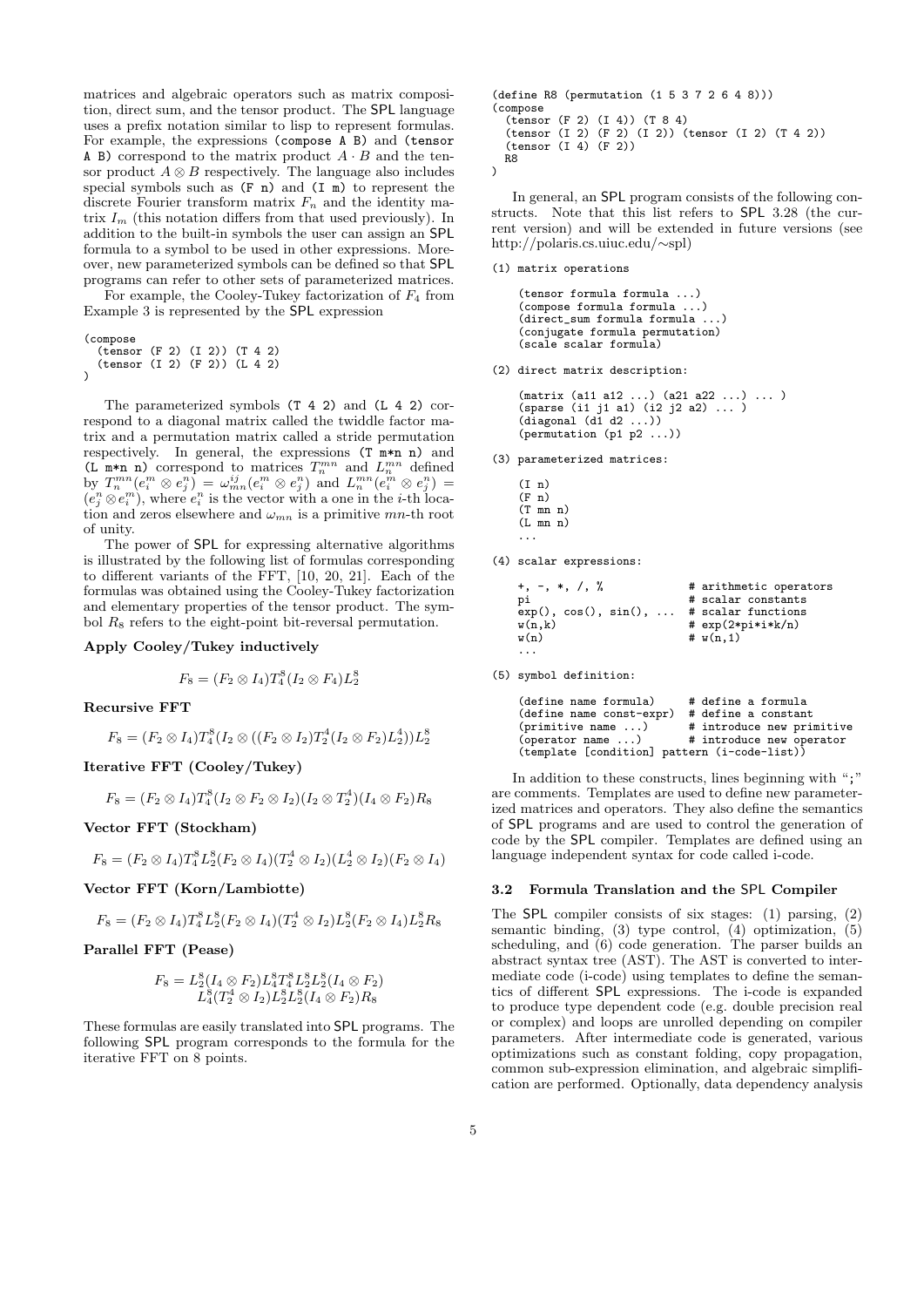is used to rearrange the code to improve locality and pipelining. Finally, the intermediate code is converted to FOR-TRAN or C, leaving machine dependent compilation stages (in particular register allocation and instruction scheduling) to a standard compiler – the code generator could easily be modified assembly or machine code directly. Different options to the compiler, command line flags or compiler directives, control various aspects of the compiler, such as the data types, whether loops are unrolled, and whether the optional scheduler is used. Some compiler optimizations and instruction scheduling can also be obtained at the SPL level, by transforming the input formulas.

SPL formulas are compiled to code sequences by applying a compilation scheme to the formula and using recursion on the structure of the formula. For example, a composition  $A \cdot B$  is compiled into the sequence  $t = B \cdot x$ ;  $y = A \cdot t$  mapping input signal  $x$  into output signal  $y$  with intermediate signal vector  $t$ . In the same way, the direct sum compiles into operations acting on parts of the input signal in parallel. The tensor product of code sequences for computing A and B can be obtained using the equation  $A \otimes B = L_m^{mn}(I_n \otimes$  $A) L_n^{mn}(I_m \otimes B).$ 

For example, the code produced an SPL program corresponding to the 4-point Cooley/Tukey algorithm from Example 3 is

```
subroutine F4(y,x)
```

```
implicit complex*16(f), integer(r)
implicit automatic(f,r)
complex*16 y(4), x(4)f0 = x(1) - x(3)f1 = x(1) + x(3)f2 = x(2) - x(4)f3 = x(2) + x(4)y(3) = f1 - f3y(1) = f1 + f3
f6 = (0.00000000d0,-1.00000000d0) * f2
y(4) = f0 - f6y(2) = f0 + f6end
```
In this example, two compiler directives were added: one giving the name F4 to the subroutine and one causing complex arithmetic to be used in the resulting code. Looking at this example, one already sees several optimizations that the compiler makes (e.g. multiplications by 1 and -1 are removed). More significantly, multiplication by the permutation matrix  $L_2^4$  is performed as re-addressing in the array accesses. Another important point is that scalar variables were used for temporaries rather than an array. This has significant consequences on the FORTRAN compilers effectiveness at register allocation and instruction scheduling.

Changing the code type to real, #codetype real, breaks up complex numbers into real and imaginary parts which gives the chance for further optimizations. In the case above the (complex) multiplication vanishes.

```
subroutine F4(y,x)
```

```
implicit real*8(f), integer(r)
implicit automatic(f,r)
real*8 y(8), x(8)
f0 = x(1) - x(5)f1 = x(2) - x(6)f2 = x(1) + x(5)f3 = x(2) + x(6)f4 = x(3) - x(7)
```

|            |   | $f5 = x(4) - x(8)$ |  |
|------------|---|--------------------|--|
| $f6 =$     |   | $x(3) + x(7)$      |  |
| f7<br>- 11 |   | $x(4) + x(8)$      |  |
| y(5)       |   | $= f2 - f6$        |  |
| v(6)       |   | $= f3 - f7$        |  |
| y(1)       |   | = f2 + f6          |  |
| v(2)       |   | $= f3 + f7$        |  |
| y(7)       |   | = f0 - f5          |  |
| y(8)       | = | $f1 + f4$          |  |
| y(3)       |   | = f0 + f5          |  |
| v(4)       |   | = f1 - f4          |  |
| end        |   |                    |  |

In the previous example, we produced straight-line code. The **SPL** compiler is also capable of producing code with loops. For example, the formula  $I_n \otimes A$  has a straightforward interpretation as a loop with  $n$  iterations, where each iteration applies A to a segment of the input vector. The SPL compiler is instructed to generate code using this interpretation by the following template in which ANY matches any integer and any matches any SPL expression. More details on the template mechanism may be found in [22].

```
(template (tensor (I ANY) any)
;; ---- Imm @ Bpq parameters: self(ny,nx), m,B(p,q)
;; ---- compute y = (I tensor B) x
;; $p1 and $p2 refer to the first and second parameters,
;; resp. The fields nx and ny refer to the row and
;; column dimension nx_1 = nx - 1 and ny_1 = ny - 1\epsilondo $p1
      \hat{y}(0:1:\$p2.ny_1 \$p2.ny) =call \frac{1}{2}p2(\frac{1}{3}x(0:1:\frac{2}{3}p2.nx_1 \cdot \frac{2}{3}p2.nx))end
  ))
```
The following example shows how to use the SPL compiler to combine straight-line code with loops using formula manipulation and loop unrolling (loop unrolling is controlled by the compiler directive #unroll). Using a simple property of the tensor product,  $I_{64} \otimes F_2 = I_{16} \otimes (I_2 \otimes F_2)$ . This identity is used to control blocking in the code produced by SPL compiler.

```
; compute I_64 @ F_2 using I_16 @ (I_2 @ F_2)
#datatype real
#unroll on
(define I2F2 (tensor (I 2) (F 2)))
#unroll off
#subname I64F2
(tensor (I 16) I2F2)
   The resulting code is
```
subroutine  $I64F2(y,x)$ 

```
implicit real*8(f), integer(r)
implicit automatic(f,r)
real*8 y(64), x(64)
do i0 = 0, 15
   y(4*i0+2) = x(4*i0+1) - x(4*i0+2)
   y(4*10+1) = x(4*10+1) + x(4*10+2)y(4*10+4) = x(4*10+3) - x(4*10+4)y(4+i0+3) = x(4+i0+3) + x(4+i0+4)end do
end
```
SPL clearly provides a convenient way of expressing and implementing matrix factorizations; however, it can only be considered as a serious programming tool, if the generated code is competitive with the best code available. One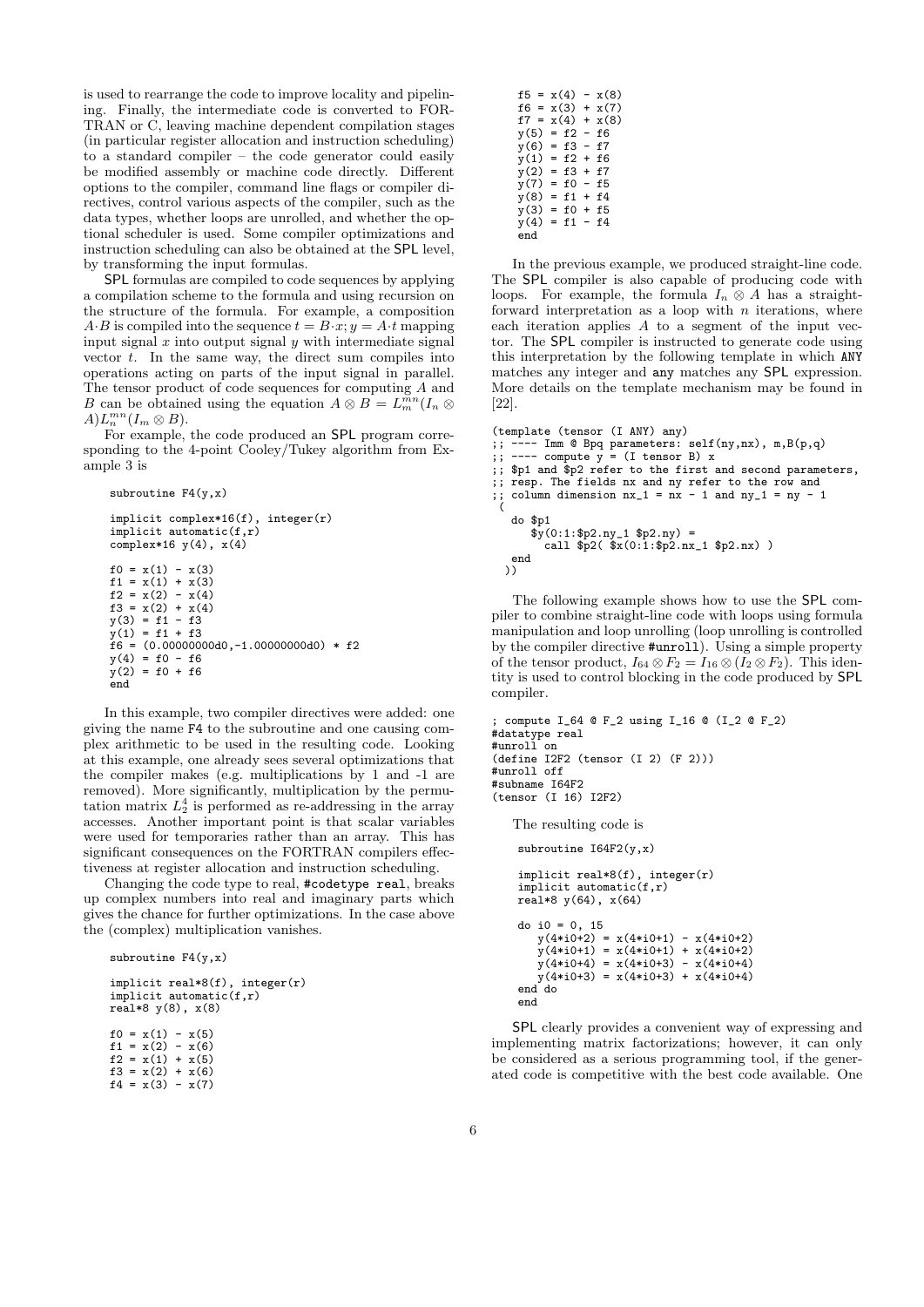strength of the SPL compiler is its ability to produce long sequences of straight-line code. In order to obtain maximal efficiency small signal transforms should be implemented with straight-line code thus avoiding the overhead of loop control or recursion. One of the fastest available packages for computing the FFT, FFTW, [8], utilizes this idea; however, the code generation facilities of FFTW are restricted to several FFT algorithms. SPL offers far greater generality yet the efficiency of the resulting code is comparable to FFTW (see [22] for timing comparisons).

### 3.3 The SPL Programming Environment

The SPL programming environment does not only supply a compiler but it also provides tools for generating SPL programs and interfacing with MATLAB and the computer algebra systems GAP, [9] and Maple. SPL programs can be manipulated using algebraic properties of the operators and symbols involved. Such properties are codified as rewrite rules. All of the FFT variants previously listed are easily generated using the Cooley-Tukey factorization and properties of the tensor product. Using the rewrite rules one can derive alternative SPL programs for computing the same signal transformation. Each formula can then be compiled, timed, and compared so that the one with the best performance is selected. Tools for generating and analyzing SPL programs can be found at [12].

In the next section we show an interface between SPL and AREP that allows us to generate SPL programs from GAP. In addition to producing SPL programs from GAP, we can read SPL programs into GAP and use the symbolic computation capabilities of GAP to verify the correctness of SPL programs. Finally, we have an interface between MATLAB and SPL which allows us to generate and time SPL programs from MATLAB. Using the interface we can generate many different SPL programs and analyze their performance (e.g. using MATLAB's plotting features).

# 4 Example: Automatic Implementation of an 8 point DCT

In this section we derive an algorithm and the corresponding implementation of an 8-point DCT according to the procedure sketched in Figure 1. Note that the DCT algorithm derived by AREP and the generated Fortran program require the same number of arithmetic operations as the best algorithms known (29 additions and 12 multiplications, e.g.,  $[17]$ .

Step 1: Deriving a sparse matrix factorization Within GAP (using AREP) we create the matrix  $M = DCT_8$ and decompose it with an implementation of Algorithm 1. Each symmetry type, as presented in Section 2.2, has its own implementation of Algorithm 1. Here we use a "permirred" symmetry, a special case of a mon-irred symmetry. The output is an AMat (cf. Section 2) which represents the factorization already shown in Section 2.5. In order to factor the DCT using perm-irred symmetry it is necessary to first transpose the DCT and then take the transpose of the resulting AMat. The transpose of the DCT of type II is the DCT of type III. Thus the example calculation is performed using a DCT of type III and the resulting factorization is then transposed to obtain a factorization of the DCT of type II. Note that the representation of the DCT and its factorization is exact since the occurring cosines can be expressed as differences of cyclotomic numbers which are provided in GAP  $(E(n) = \omega_n)$ .

```
gap> RequirePackage("arep");
gap> M := MatSPL(Transform("DCT3",8));
gap> A := MatrixDecompositionByPermIrredSymmetry(M);
gap> A := TransposedAMat(A);
AMatPerm((2,5)(4,7)(6,8), 8) *
DirectSumAMat(
  IdentityPermAMat(2),
  RotationAMat(3/8),
  RotationAMat(15/16),
  RotationAMat(21/16)
) *
AMatMon( Mon(
  (2,4,7,3,8)[ 1, 1, 1, 1/2*E(8)-1/2*E(8)^3, 1, 1, 1, 1 ]) ) *
DirectSumAMat(
  TensorProductAMat(
    DFTAMat(2),
    IdentityPermAMat(3)
  ),
  IdentityPermAMat(2)
\lambdaAMatPerm((5,6), 8) *
DirectSumAMat(
  IdentityPermAMat(4),
  (1/2*E(8)-1/2*E(8)^3) * DFTAMat(2),
  IdentityPermAMat(2)
) *
AMatPerm((2,3,4,5,8,6,7), 8) *
TensorProductAMat(
  IdentityPermAMat(2),
  DirectSumAMat(
    DFTAMat(2),
    IdentityPermAMat(2)
  \lambdaAMatPerm((2,3), 4) *
  TensorProductAMat(
    IdentityPermAMat(2),
    DFTAMat<sup>(2)</sup>
  )
\lambdaAMatPerm((1,8,6,2)(3,4,5,7), 8)
```
This is the AMat representation of the factorization of  $DCT_8$  presented in the AREP example section. The factorization can be verified by expanding the AMat (convert to a matrix) and comparing it to the defining matrix.

 $gap$  MatAMat $(A)$  = TransposedMat $(M)$ ; true

Step 2: Translating into a SPL program The AMat A is translated into a SPL program and exported into the file dct.spl. The translation is performed in two steps using an intermediate data structure (not explained here). In order to use the following commands, several the files containing the GAP programs for AREP-SPL interface must be loaded (these files may be obtained from [12]).

```
gap > S := SPLAMat(A);gap> ExportSPL("dct.spl", S);
```
The file dct.spl contains the SPL program

```
( compose
  ( permutation ( 1 5 3 7 2 8 4 6 ) )
   direct_sum
    ( I 2 )
    ( R 3/8 )
```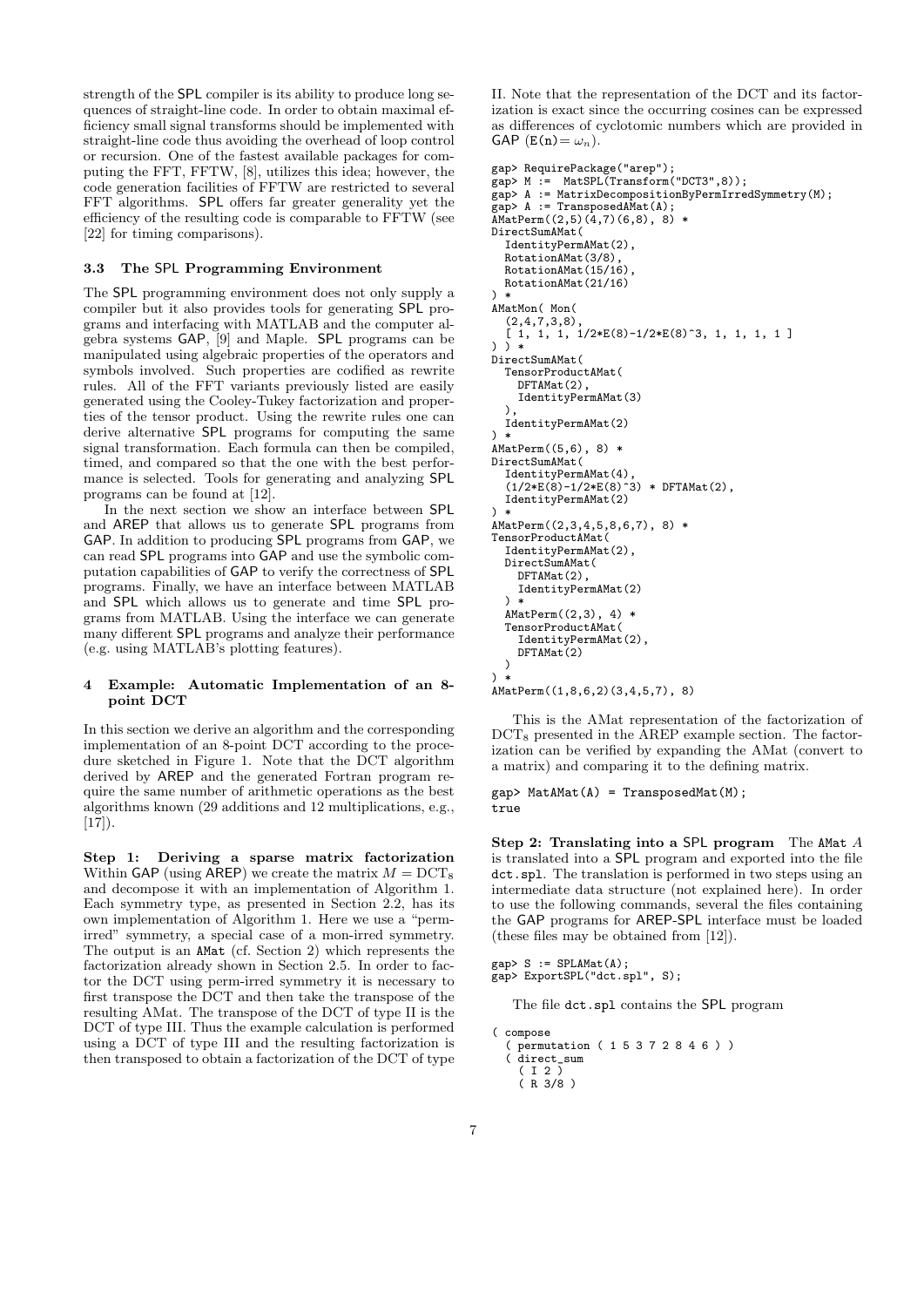```
( R 15/16 )
   ( R 21/16 )
)<br>(
( permutation ( 1 4 8 7 5 6 3 2 ) )<br>( diagonal ( 1 1 1 sqrt(1/2) 1 1 1
( diagonal ( 1 1 1 sqrt(1/2) 1 1 1 1 ) )<br>( direct sum
  direct_sum
  ( tensor
     ( F 2 )
     ( I 3 )
  )
   (12)\begin{pmatrix} 1 \\ 1 \end{pmatrix}( permutation ( 1 2 3 4 6 5 7 8 ) )
  direct sum
   ( I 4 )
   ( compose
     ( diagonal ( sqrt(1/2) sqrt(1/2) ) )
     (F<sub>2</sub>))
  (12)\lambda( permutation ( 1 3 4 5 8 7 2 6 ) )
( tensor
  ( I 2 )
  ( compose
     ( direct_sum
        ( F 2 )
        ( I 2 )
     \binom{)}{}permutation ( 1 3 2 4 ) )
     ( tensor
        (12)(F<sub>2</sub>))
 \lambda)
( permutation ( 8 1 4 5 7 2 3 6 ) )
```
Note that version 3.28 of the SPL compiler does not directly support the rotation matrices R. Therefore, it is necessary to first expand the rotations before attempting to compile the resulting SPL program. This can be done using the command PrepareForExportingSPL.

Step 3: Compiling to a FORTRAN program The SPL compiler translates the SPL program into a FORTRAN program performing different optimizations (see Section 3). The option "-R" creates a program for real input vectors.

spl -R dct.spl > dct.f

subroutine  $sub(y,x)$ 

 $\lambda$ 

The file  $\texttt{dct.f}$  contains a FORTRAN 77 program:

implicit real\*8(f), integer(r) implicit automatic(f,r) real\*8 y(8), x(8)  $f0 = x(8) - x(1)$  $f1 = x(8) + x(1)$  $f2 = x(4) - x(5)$  $f3 = x(4) + x(5)$  $f4 = f1 - f3$  $f5 = f1 + f3$ f6 =  $x(7) - x(2)$  $f7 = x(7) + x(2)$  $f8 = x(3) - x(6)$  $f9 = x(3) + x(6)$ f10 =  $f7 - f9$  $f11 = f7 + f9$  $f12 = f8 - f6$  $f13 = f8 + f6$ f14 = 0.7071067811865476d0 \* f13 f15 = 0.7071067811865476d0 \* f12

```
f16 = f5 - f11y(1) = f5 + f11f18 = f0 - f15f19 = f0 + f15f20 = f2 - f14f21 = f2 + f14y(5) = 0.7071067811865476d0 * f16f23 = f10 + f4f24 = (-0.5411961001461969d0) * f10f25 = 0.9238795325112867d0 * f23
f26 = 1.3065629648763766d0 * f4y(3) = f24 + f25
y(7) = f26 - f25
f29 = f18 + f20f30 = (-1.1758756024193591d0) * f18
f31 = 0.1950903220161286d0 * f29f32 = (-0.7856949583871018d0) * f20
y(2) = f30 + f31y(8) = f32 - f31f35 = f21 + f19f36 = 0.2758993792829431d0 * f21f37 = (-0.8314696123025452d0) * f35
f38 = (-1.3870398453221475d0) * f19
y(4) = f36 + f37y(6) = f38 - f37
```
end

Similarly, a C program could have been generated using the command

spl -R -xlanguage=c dct.spl > dct.c

The correctness of the resulting FORTRAN or C programs can be verified by comparing it to the code generated for the defining matrix of the eight-point DCT. The command CompareExternallySPL compares the output of two SPL programs computed from a random input vector (it is also possible to test on a complete basis). The output of the comparison is true if the output vectors are within a specified numerical threshold. In addition, the norm (max norm by default) of the difference of the output vectors is returned.

```
Se := PrepareForExportingSPL(S);
Sd := TerminateSPL(Transform("DCT2",8));
gap> CompareExternallySPL(Se,Sd);
[ true, "8.881784e-16" ]
```
Step 4: Compiling to an executable A standard FOR-TRAN compiler produces executable machine dependent code, taking care of the special properties of the underlying hardware (such as number and type of registers etc).

f77 $-c$  dct.f

The final result is a module to apply the  $DCT_8$  to a real input signal of FORTRAN type double precision.

The performance of the compiled SPL program can be measured from within gap using the function MeasureSPL, which returns runtime in nanoseconds. The program obtained from the factored DCT matrix ran in 120 nanoseconds (on the Sun Ultra 5 described previously) compared to 286 nanoseconds for the program generated from the defining matrix.

```
gap> MeasureSPL(Se);
120
gap> MeasureSPL(Sd);
286
```